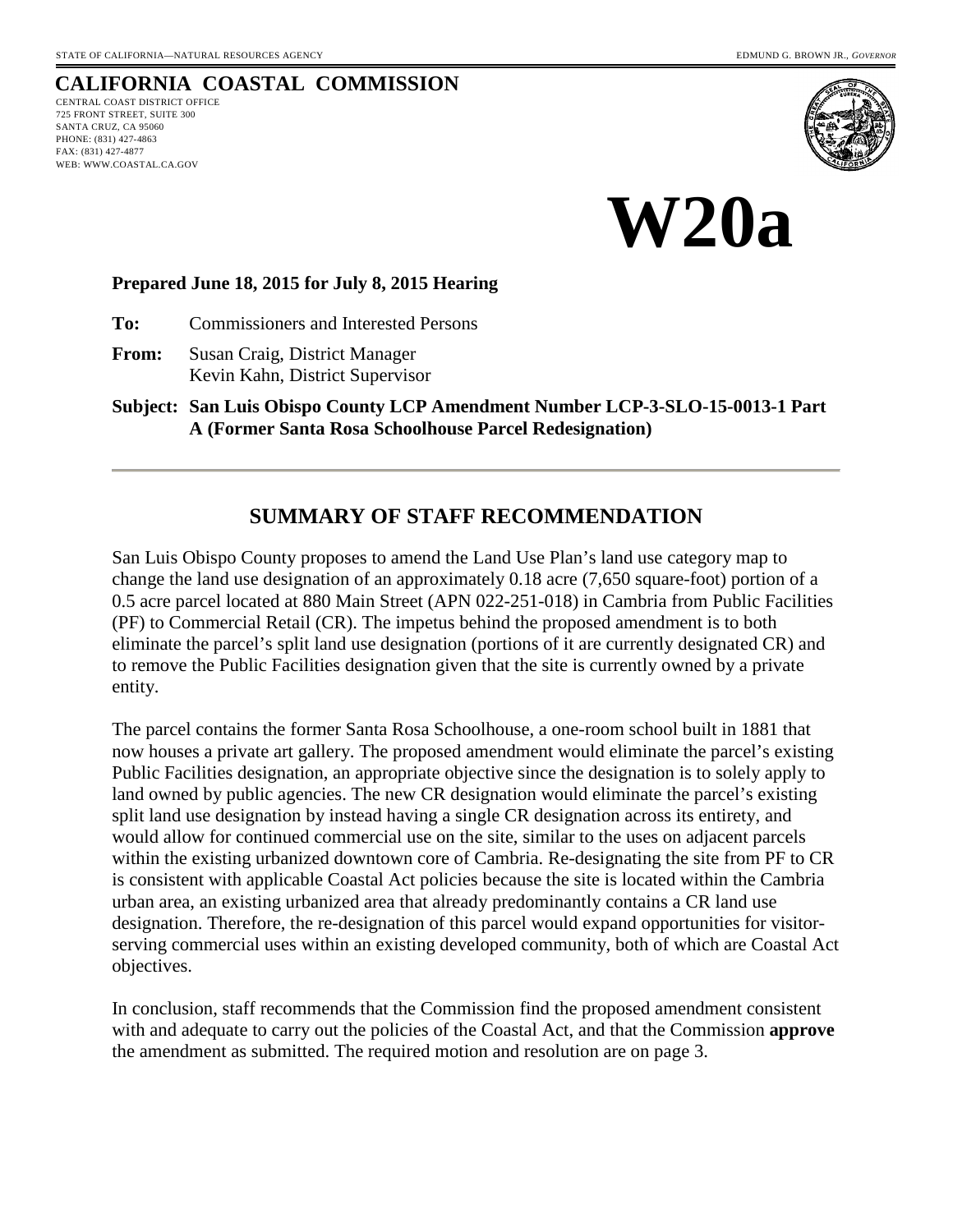#### **LCP-3-SLO-15-0013-1 Part A (Former Santa Rosa Schoolhouse Parcel Redesignation)**

#### **Staff Note: LCP Amendment Action Deadline**

This proposed LCP amendment was filed as complete on June 16, 2015. The proposed amendment affects the LCP's Land Use Plan (LUP) and the 90-day action deadline is September 14, 2015. Thus, unless the Commission extends the action deadline (it may be extended by up to one year), the Commission has until September 14, 2015 to take a final action on this LCP amendment.

# **TABLE OF CONTENTS**

## **EXHIBITS**

[Exhibit 1: Proposed Land Use Category Map Amendment](#page-5-0)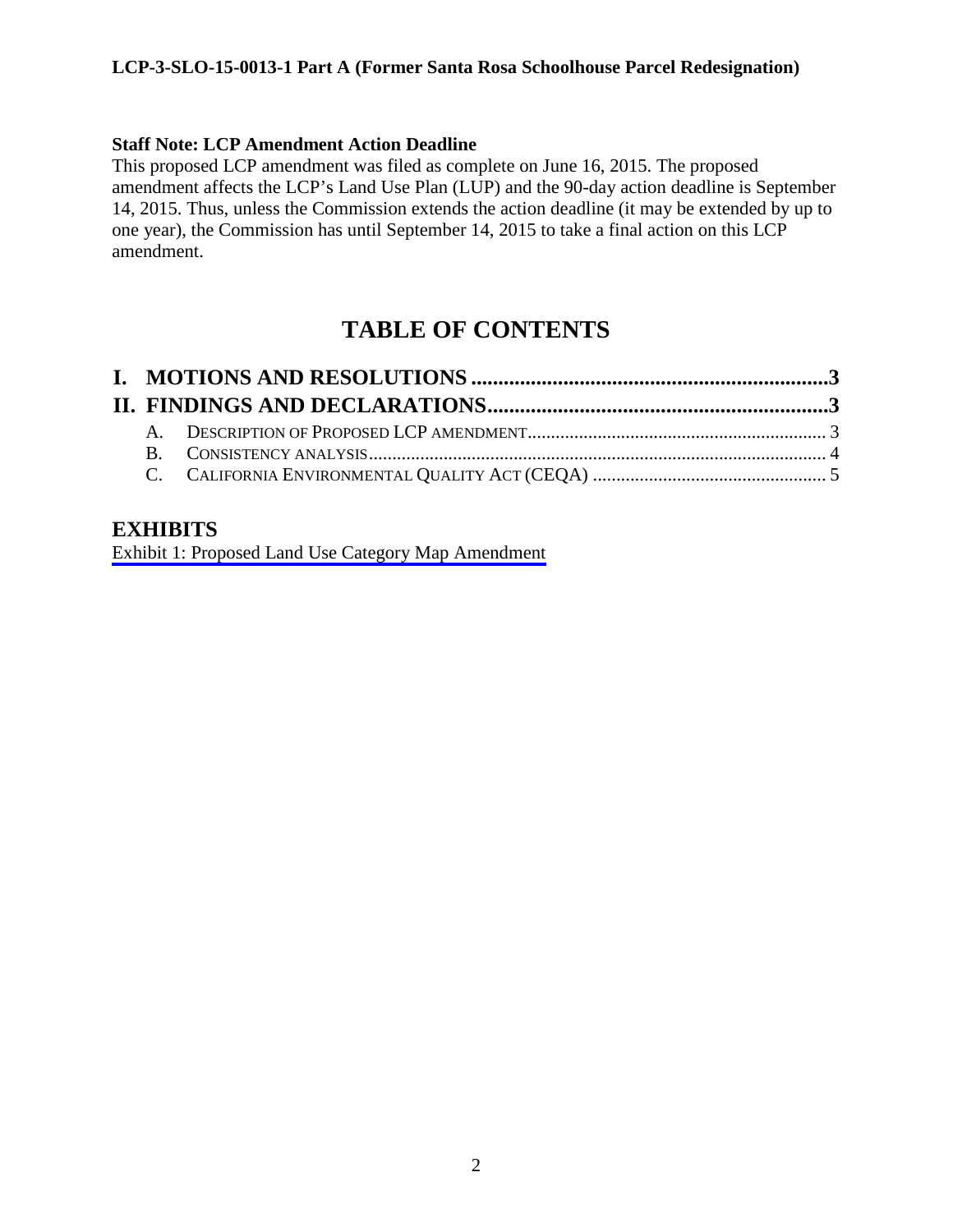#### **LCP-3-SLO-15-0013-1 Part A (Former Santa Rosa Schoolhouse Parcel Redesignation)**

# <span id="page-2-0"></span>**I. MOTION AND RESOLUTION**

Staff recommends that the Commission, after public hearing, approve the proposed LCP amendment as submitted. The Commission needs to make one motion in order to act on this recommendation.

## **A. Certify the LUP Amendment As Submitted**

Staff recommends a **YES** vote on the motion below. Passage of the motion will result in certification of the LUP amendment as submitted and the adoption of the following resolution and findings. The motion to certify with suggested modifications passes only upon an affirmative vote of the majority of the appointed Commissioners.

*Motion: I move that the Commission certify Land Use Plan Amendment LCP-3-SLO-15- 0013-1 Part A as submitted by San Luis Obispo County, and I recommend a yes vote.*

*Resolution: The Commission hereby certifies Land Use Plan Major Amendment LCP-3-SLO-15-0013-1 Part A as submitted by San Luis Obispo County and adopts the findings set forth below on the grounds that the amendment conforms with the policies of Chapter 3 of the Coastal Act. Certification of the Land Use Plan amendment complies with the California Environmental Quality Act because either 1) feasible mitigation measures and/or alternatives have been incorporated to substantially lessen any significant adverse effects of the plan on the environment, or 2) there are no further feasible alternatives or mitigation measures that would substantially lessen any significant adverse impacts which the Land Use Plan Amendment may have on the environment.* 

# <span id="page-2-1"></span>**II. FINDINGS AND DECLARATIONS**

## <span id="page-2-2"></span>**A. DESCRIPTION OF PROPOSED LCP AMENDMENT**

The proposed amendment would amend the Land Use Plan's land use category map to change the land use designation<sup>[1](#page-2-3)</sup> of an approximately 0.18 acre (7,650 square-foot) portion of a 0.5 acre parcel located at 880 Main Street in Cambria (APN 022-251-018) from Public Facilities (PF) to Commercial Retail (CR). The impetus behind the proposed amendment is to both eliminate the parcel's split land use designation (portions of it are currently designated CR) and to remove the Public Facilities designation given that the site is currently owned by a private entity.

The PF land use category is intended to be applied only to lands owned by public agencies. In the event that land designated as PF no longer contains a public facility (such as a fire station, a school, a hospital, a library, etc.), the LUP directs the County to initiate an amendment to change the land use designation for the site. The parcel contains the former Santa Rosa Schoolhouse, a one-room school built in 1881 that now houses an art gallery and is owned by a private entity.

Please see Exhibit 1 for the proposed LUP map amendment.

<span id="page-2-3"></span> $\overline{a}$ <sup>1</sup> The San Luis Obispo County LCP does not contain zoning designations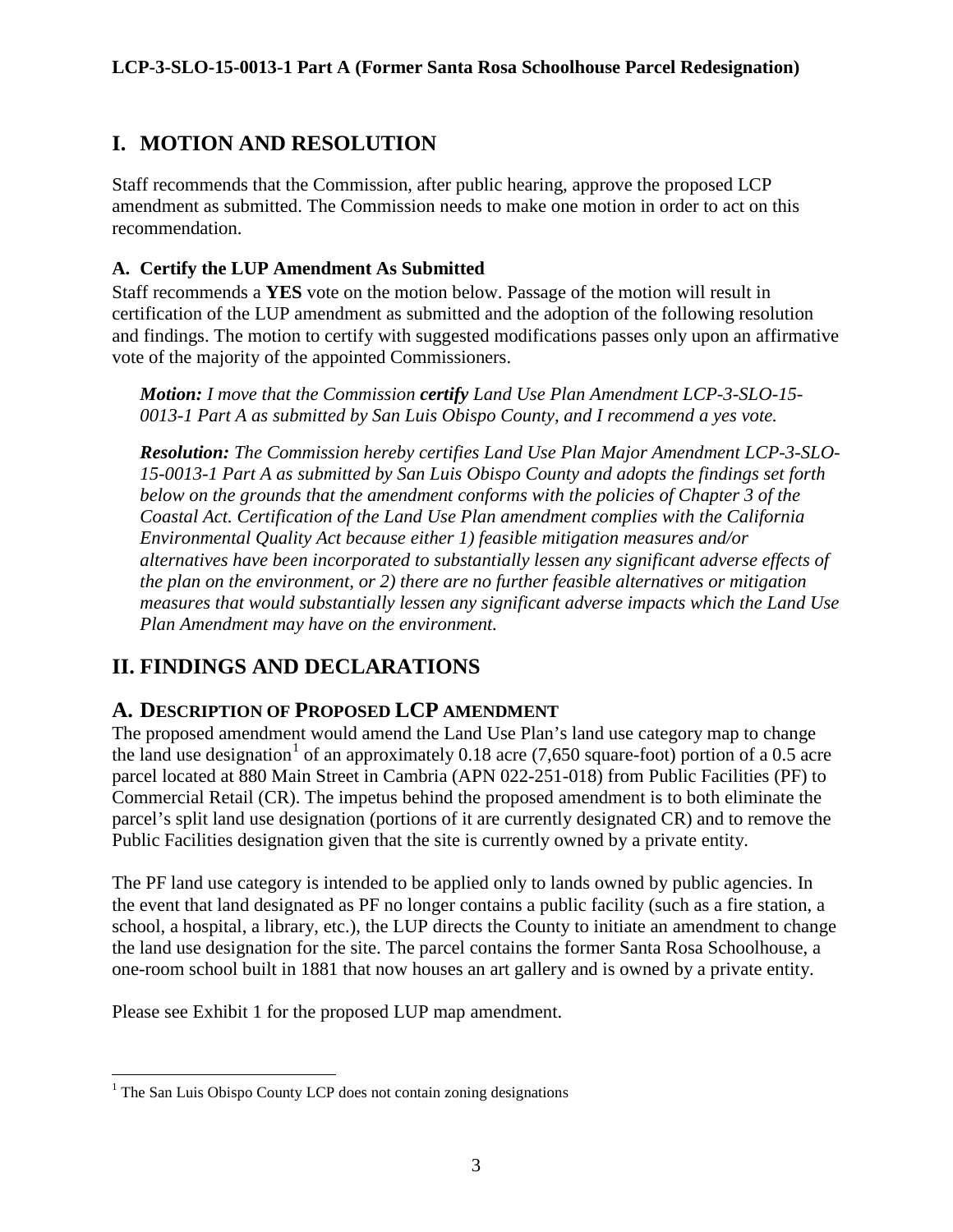## <span id="page-3-0"></span>**B. CONSISTENCY ANALYSIS**

## **Standard of Review**

The proposed amendment affects the LUP components of the San Luis Obispo County LCP. The standard of review for LUP amendments is that they must be consistent with the policies of Chapter 3 of the California Coastal Act.

## **LUP Amendment Consistency Analysis**

Commercial visitor-serving uses are a high priority land use under the Coastal Act. In addition, the Coastal Act contains policies requiring that development be located contiguous to, in, or in close proximity to already developed areas:

*Section 30222. The use of private lands suitable for visitor-serving commercial recreational facilities designed to enhance public opportunities for coastal recreation shall have priority over private residential, general industrial, or general commercial development, but not over agriculture or coastal-dependent industry.* 

*Section 30250(a). (a) New residential, commercial or industrial development, except as otherwise provided in this division, shall be located within, contiguous with, or in close proximity to, existing developed areas able to accommodate it or, where such areas are not able to accommodate it, in other areas with adequate public services and where it will not have significant adverse effects, either individually or cumulatively, on coastal resources…*

*Section 30252(2). The location and amount of new development should maintain and enhance public access to the coast by … (2) providing commercial facilities within or adjoining residential development or in other areas that will minimize the use of coastal access roads.*

The proposed amendment would re-designate an approximately 0.18 acre (7,650 square-foot) portion of a 0.5 acre parcel located from Public Facilities (PF) to Commercial Retail (CR). The site is located in downtown Cambria (an area within the LCP-defined Urban Services Line). Changing the site's designation to CR would be consistent with nearby designations and land uses in Cambria's West Village commercial district. The proposed amendment is consistent with Coastal Act requirements because it would facilitate commercial visitor-serving opportunities for the public (a priority use under Coastal Act Section 30222) in an existing developed area suitable and able to accommodate such uses (consistent with Coastal Act Section 30250).

Furthermore, this minimal reduction in PF-designated land would not compromise the provision of public services in downtown Cambria because new public facilities are allowed as a conditional use within the CR land use category. Therefore, the ability of the County to provide for public facility uses is not compromised by this proposed amendment.

For the reasons discussed above, the proposed LUP amendment can be found consistent with and adequate to carry out Coastal Act Sections 30222, 30250(a), and 30252(2).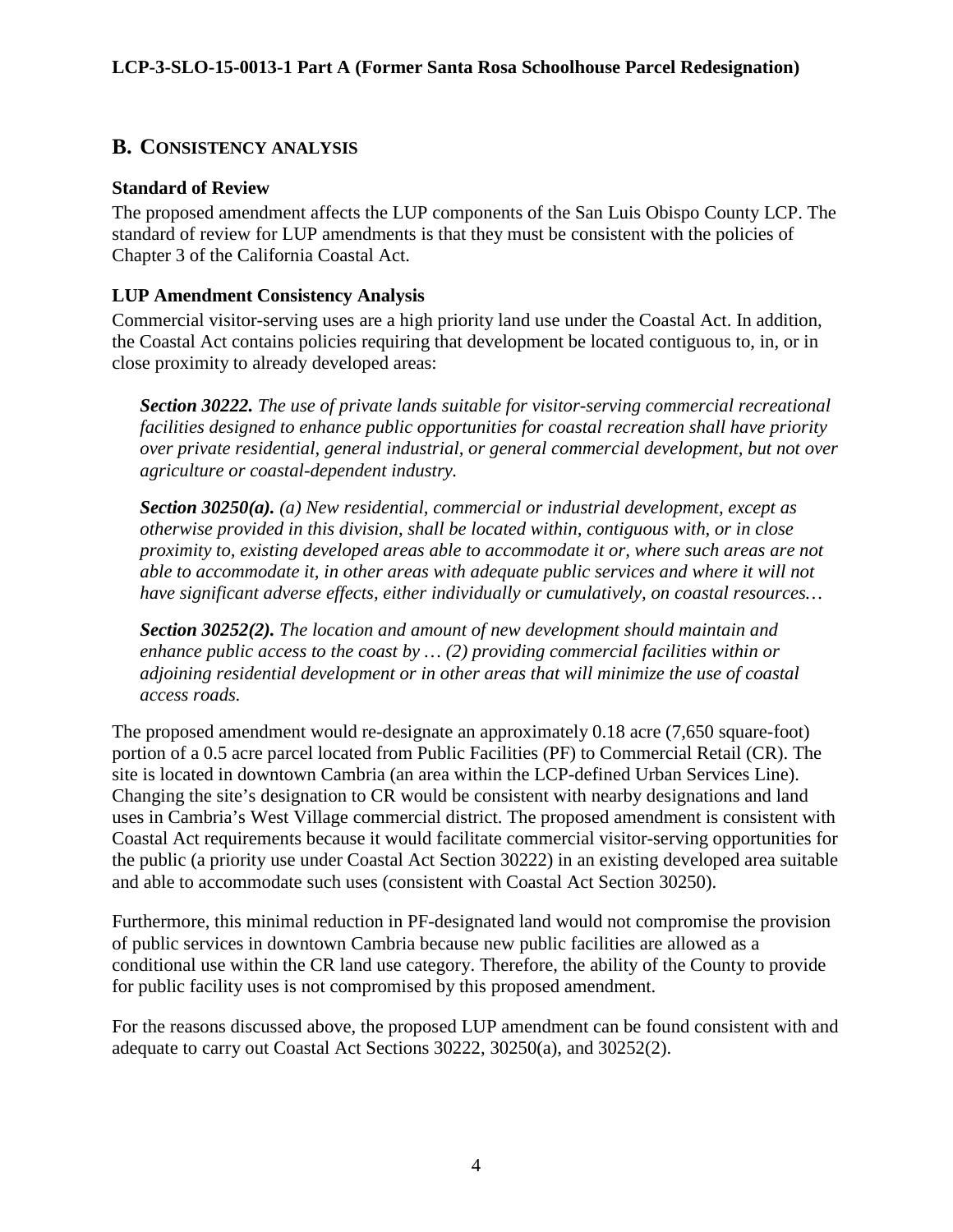## **LCP-3-SLO-15-0013-1 Part A (Former Santa Rosa Schoolhouse Parcel Redesignation)**

# <span id="page-4-0"></span>**C. CALIFORNIA ENVIRONMENTAL QUALITY ACT (CEQA)**

The County, acting as lead CEQA agency, determined that the proposed LCP amendments were categorically exempt from the requirements of CEQA. This staff report has discussed the relevant coastal resource issues with the proposal. All public comments received to date have been addressed in the findings above. All above findings are incorporated herein in their entirety by reference.

The Coastal Commission's review and development process for LCPs and LCP amendments has been certified by the Secretary of Resources as being the functional equivalent of the environmental review required by CEQA. Specifically, Section 21080.9 of the California Public Resources Code – within CEQA – exempts local government from the requirement of preparing an environmental impact report (EIR) in connection with its activities and approvals necessary for the preparation and adoption of a local coastal program amendment. Therefore, local governments are not required to prepare an EIR in support of their proposed LCP amendments, although the Commission can and does use any environmental information that the local government submits in support of its proposed LCP amendments. The Commission's LCP review and approval program has been found by the Resources Agency to be the functional equivalent of the environmental review required by CEQA, pursuant to CEQA Section 21080.5. Therefore the Commission is relieved of the responsibility to prepare an EIR for each LCP amendment.

Nevertheless, the Commission is required, in approving an LCP amendment submittal, to find that the approval of the proposed LCP, as amended, does conform with certain CEQA provisions, including the requirement in CEQA Section 21080.5(d)(2)(A) that the amended LCP will not be approved or adopted as proposed if there are feasible alternative or feasible mitigation measures available which would substantially lessen any significant adverse impact which the activity may have on the environment. (CEQA Guidelines Sections 13542(a), 13540(f), and  $13555(b)$ ).

The County's LCP Amendment consists of a Land Use Plan (LUP) amendment. The Commission incorporates its findings on Coastal Act conformity into this CEQA finding as if it is set forth in full. This report has discussed the relevant coastal resource issues with the proposal, and has concluded that the proposed LCP amendment is not expected to result in any significant adverse impact on the environment. Thus, it is unnecessary for the Commission to suggest modifications to the proposed amendment to address adverse environmental impacts because the proposed amendment, as submitted, will not result in any significant environmental effects for which feasible mitigation measures would be required.

Thus, the proposed amendment is consistent with CEQA Section  $21080.5(d)(2)(A)$ .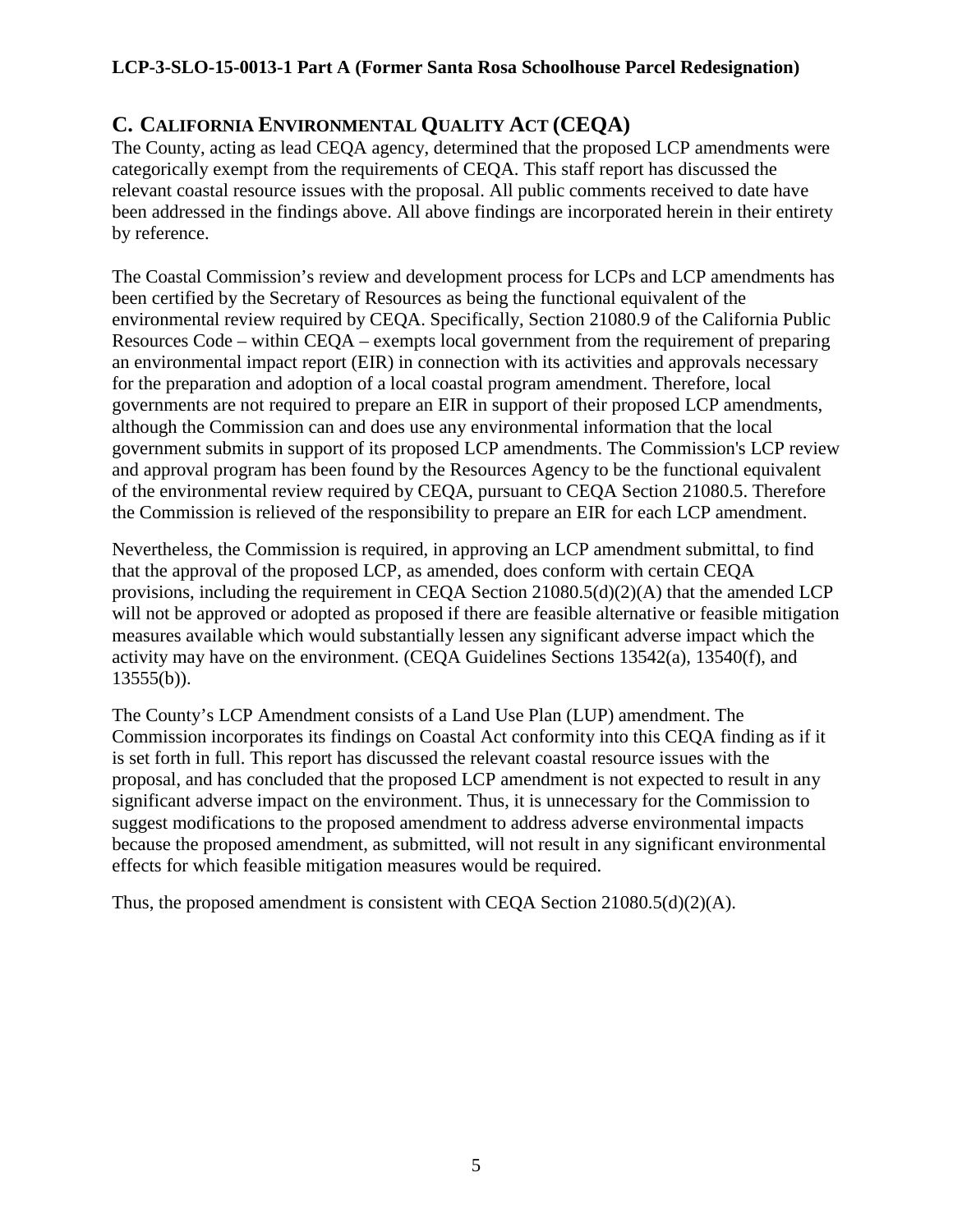## IN THE BOARD OF SUPERVISORS COUNTY OF SAN LUIS OBISPO, STATE OF CALIFORNIA

#### Tuesday, December 16, 2014

Frank R. Mecham, Adam Hill, Caren Ray, Debbie Arnold, and Supervisors Chairperson Bruce S. Gibson

**ABSENT:** None

<span id="page-5-0"></span>**PRESENT:** 

 $\exists$ 

#### RESOLUTION NO. 2014 - 384

RESOLUTION TO AMEND THE SAN LUIS OBISPO COUNTY GENERAL PLAN, INLAND AND COASTAL FRAMEWORK FOR PLANNING, PART I OF THE LAND USE AND CIRCULATION ELEMENTS: LOCAL COASTAL PROGRAM; LAND USE ELEMENT/LOCAL COASTAL PLAN (NORTH COAST AREA PLAN); THE REAL PROPERTY DIVISION ORDINANCE, TITLE 21 OF THE COUNTY CODE; AND THE LAND USE ORDINANCE, TITLE 22 OF THE COUNTY CODE AND TO APPROVE ENVIRONMENTAL DOCUMENTS

The following resolution is now hereby offered and read:

WHEREAS, state law requires that a general plan be adopted; and

WHEREAS, the Land Use and Circulation Element of the San Luis Obispo General Plan was adopted by the Board of Supervisors on September 22, 1980; and

WHEREAS, on March 1, 1988, the San Luis Obispo County Board of Supervisors adopted the Local Coastal Program as amendments and additions to the Land Use Element of the San Luis Obispo County General Plan, specifically incorporating the Land Use Plan of the Local Coastal Program into the Land Use Element of the General Plan hereinafter referred to as the "Land Use Element and Local Coastal Plan", and to the San Luis Obispo County Code Titles 19, 21, and 23; and

WHEREAS, state law, public necessity, convenience and general welfare requires that general and specific plans be amended from time to time; and

WHEREAS, the Planning Commission of the County of San Luis Obispo after noticed public hearings did recommend amendments to the General Plan - Chapter 3, Resource Management System, Inland and Coastal Framework for Planning Documents, Part I of the Land Use and Circulation Elements; Local Coastal Program; Land Use Element/Local Coastal Plan (North Coast Area Plan); The Real Property Division Ordinance, Title 21 of the County Code; and The Land Use Ordinance, Title 22 Of The County Code; or otherwise took action recommending said amendments.

NOW THEREFORE, BE IT RESOLVED AND ORDERED by the Board of Supervisors of the County of San Luis Obispo, State of California, in a regular meeting assembled on the sixteenth day of December, 2014, that the County General Plan - Chapter 3, Resource Management System, Inland and Coastal Framework for Planning Documents, Part I of the Land Use and Circulation Elements; Local Coastal Program; Land Use Element/Local Coastal Plan (North Coast Area Plan); The Real Property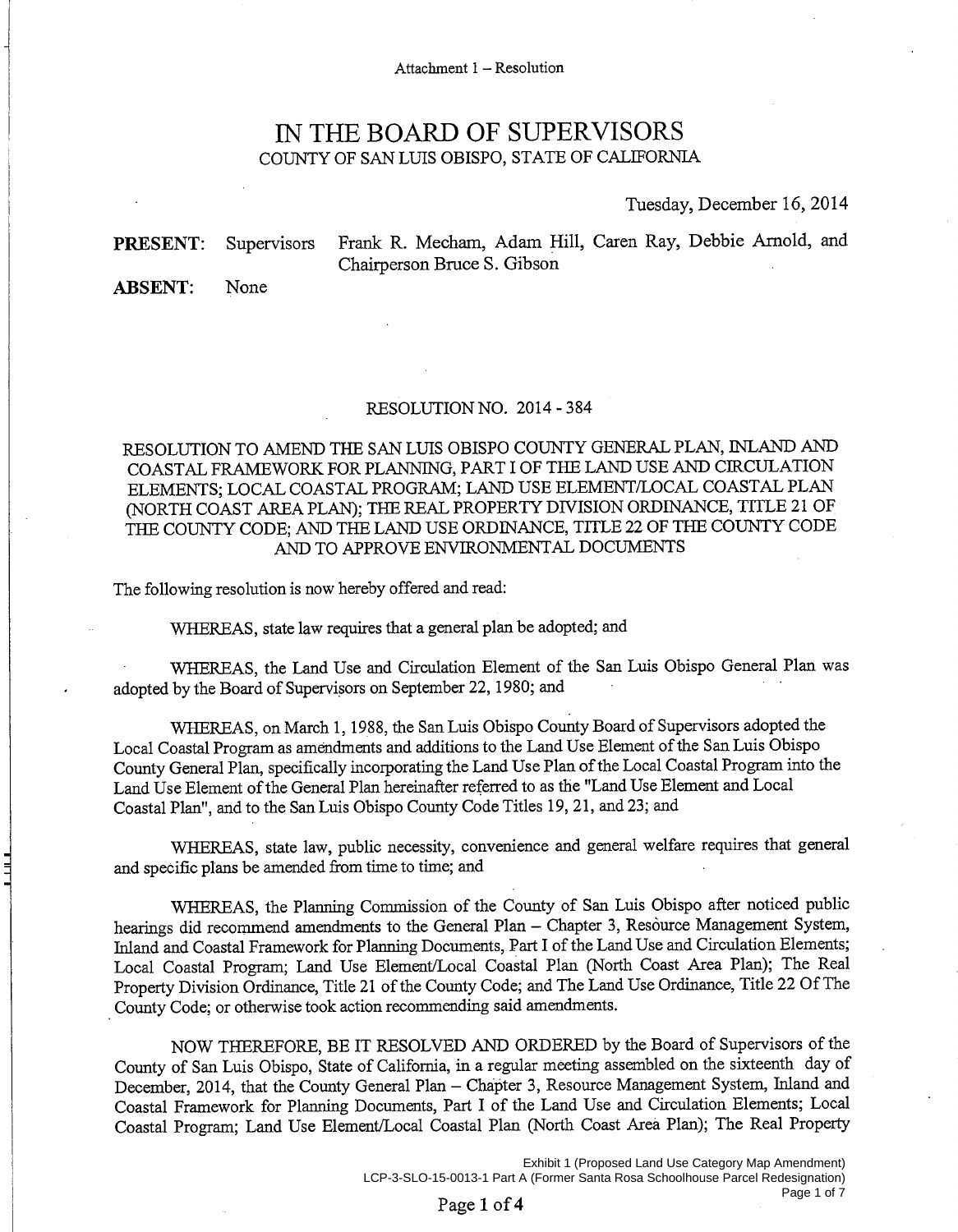Division Ordinance, Title 21 of the County Code; and The Land Use Ordinance, and Title 22 Of The County Code; be amended as follows:

Amend the San Luis Obispo County General Plan, Land Use and Circulation Element, official  $1.$ maps, by changing the designation for the parcel shown on Exhibit LRP2013-00015(b):B, attached hereto and incorporated herein as though fully set forth and pursuant to Public Resources Code, section 30514, authorize submittal to the California Coastal Commission for consideration and certification.

Amend the San Luis Obispo County General Plan - Chapter 3, Resource Management System,  $2.$ Inland Framework for Planning Document, Part I of the Land Use and Circulation Elements, as such amendment appears on Exhibit LRP2008-00013:B, attached hereto and incorporated herein as though fully set forth. [This document was not certified as part of the Local Coastal Program. Therefore this amendment does not need to be submitted to the California Coastal Commission.]

Amend the San Luis Obispo County General Plan - Chapter 3, Resource Management System,  $3<sub>1</sub>$ Coastal Framework for Planning Document, Part I of the Land Use and Circulation Elements, as such amendment appears on Exhibit LRP2008-00013:C, attached hereto and incorporated herein as though fully set forth and pursuant to Public Resources Code, section 30514, authorize submittal to the California Coastal Commission for consideration and certification.

Adopt, enact and instruct the Chairperson of the Board of Supervisors to sign "An Ordinance  $\overline{4}$ . amending Title 21 of the San Luis Obispo County Code, the Real Property Division Ordinance, Sections 21.02.048(a)(15) and 21.09.040" as such amendment appears on Exhibit LRP20014-00002:B, which is attached hereto and incorporated herein as though fully set forth... [This document does not apply to the Coastal Zone and was not certified as part of the Local Coastal Program. Therefore this amendment does not need to be submitted to the California Coastal Commission.]

Adopt, enact and instruct the Chairperson of the Board of Supervisors to sign "An Ordinance 5. Amending Title 22 of the San Luis Obispo County Code, the Land Use Ordinance, Sections 22.06.030, 22.12.080, 22.30.060 and Chapters 22.10 and 22.52", as such amendment appears on Exhibit LRP2014-00002:C which is attached hereto and incorporated herein as though fully set forth. [This document does not apply to the Coastal Zone and was not certified as part of the Local Coastal Program. Therefore this amendment does not need to be submitted to the California Coastal Commission.].

Adopt, enact and instruct the Chairperson of the Board of Supervisors to sign "An Ordinance 6. Amending Specific Sections of the San Luis Obispo County Land Use Ordinance, Title 22 of the County Code and the Coastal Zone Land Use Ordinance, Title 23 of the County Code" which is attached hereto and incorporated herein as though fully set forth.

BE IT FURTHER RESOLVED AND ORDERED that the environmental documents for the above enacted amendments be approved as follows:

Regarding the amendments that were processed on the basis of a General Rule Exemptions  $\mathbf{1}$ . (Cambria Lions Club, Resource Management System, and Ordinance clean up amendments), the Board of Supervisors finds that the activity is covered by a general rule exemption (State CEQA Guidelines section 15061(b)(3)) from the California Environmental Quality Act (CEQA) because it can be seen with certainty that there is no possibility that the activity in question may have a significant effect on the environment.

BE IT FURTHER RESOLVED AND ORDERED that this resolution with respect to Exhibits LRP2013-00015(b):B and LRP2008-00013:C shall become operative automatically, pursuant to  $14$ <br>LRP2013-00015(b):B and LRP2008-00013:C shall become operative automatically, pursuant to 14 LCP-3-SLO-15-0013-1 Part A (Former Santa Rosa Schoolhouse Parcel Redesignation) Page 2 of 7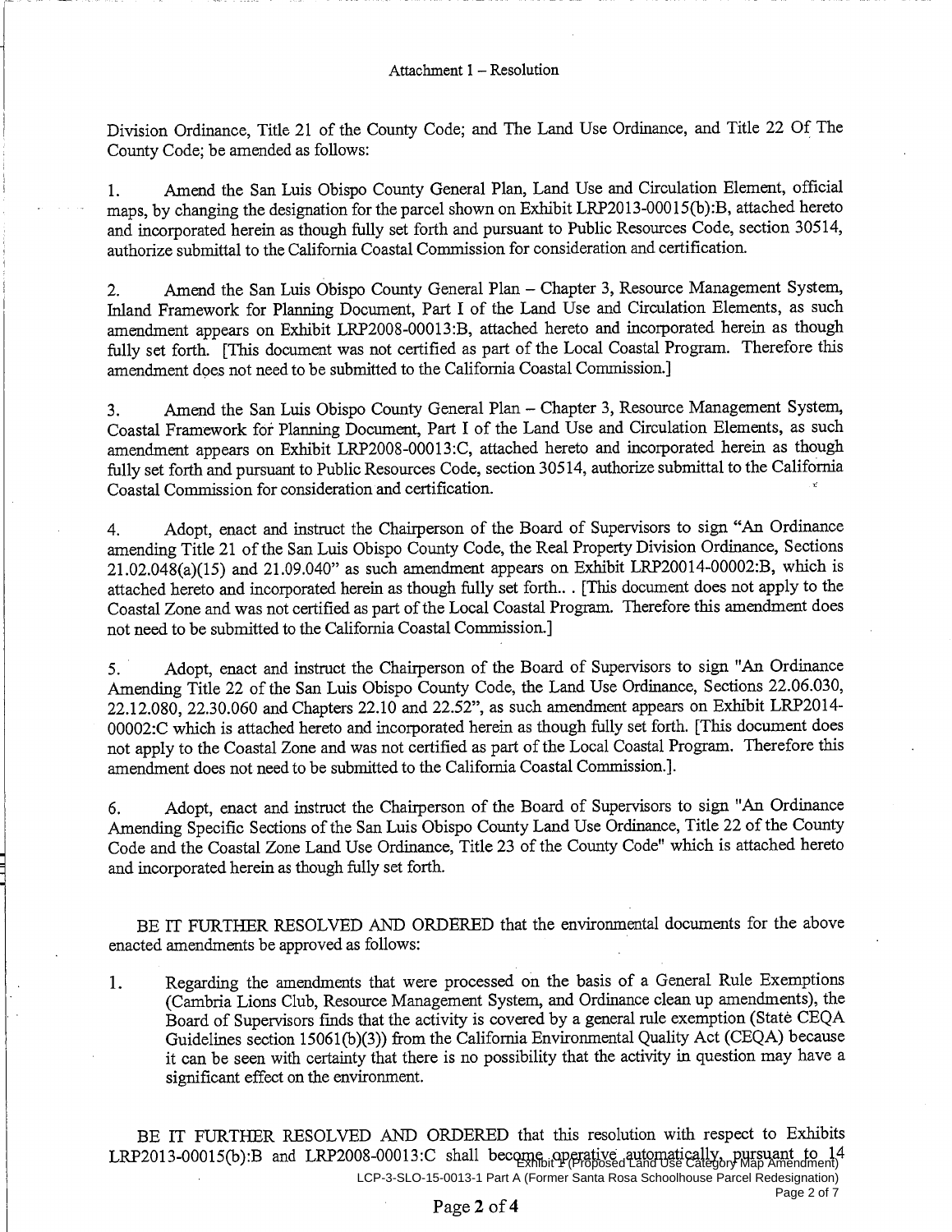California Code of Regulations  $\S 13551(b)(1)$ , upon the certification without any modifications or amendments to said amendments by the California Coastal Commission and upon acknowledgment by the San Luis Obispo County Board of Supervisors of receipt of the Commission's resolution of certification pursuant to 14 California Code of Regulations §13544. In the event that the California Coastal Commission recommends modifications to said amendments, the amendments with modification shall be processed in accordance with Government Code § 65350 et seq., before final local government adoption of the amendments with the modifications suggested by Coastal Commission pursuant to 14 California Code of Regulations §13551(b)(2), or before the Board of Supervisors resubmits, pursuant to Public Resources Code Section 30512 and 30513, any additional amendments to satisfy the Commission's recommended changes.

BE IT FURTHER RESOLVED AND ORDERED that the local coastal program is intended to be carried out in a manner fully in conformity with the Coastal Act.

BE IT FURTHER RESOLVED AND ORDERED that in accordance with Government Code Section 25131, after reading of the title of the ordinances, further reading of the ordinances in full is waived.

BE IT FURTHER RESOLVED AND ORDERED that this resolution shall be effective on the same date as Ordinance Nos. 3281, 3282, and 3283, said date being January 14, 2015.

Upon motion of Supervisor Ray, seconded by Supervisor Hill, and on the following roll call vote, to wit:

AYES: Supervisors Ray, Hill, Mecham, Arnold, and Chairperson Gibson

NOES: None

**ABSENT:** None

ABSTAINING: None

The foregoing resolution is hereby adopted.

Bruce S. Gibson

Chairperson of the Board of Supervisors of the County of San Luis Obispo, State of California

**ATTEST** 

**JULIE L. RODEWALD** County Clerk and Ex-Officio Clerk of the Board of Supervisors, County of San Luis Obispo. State of California

Bv:

Deputy Clerk

[SEAL]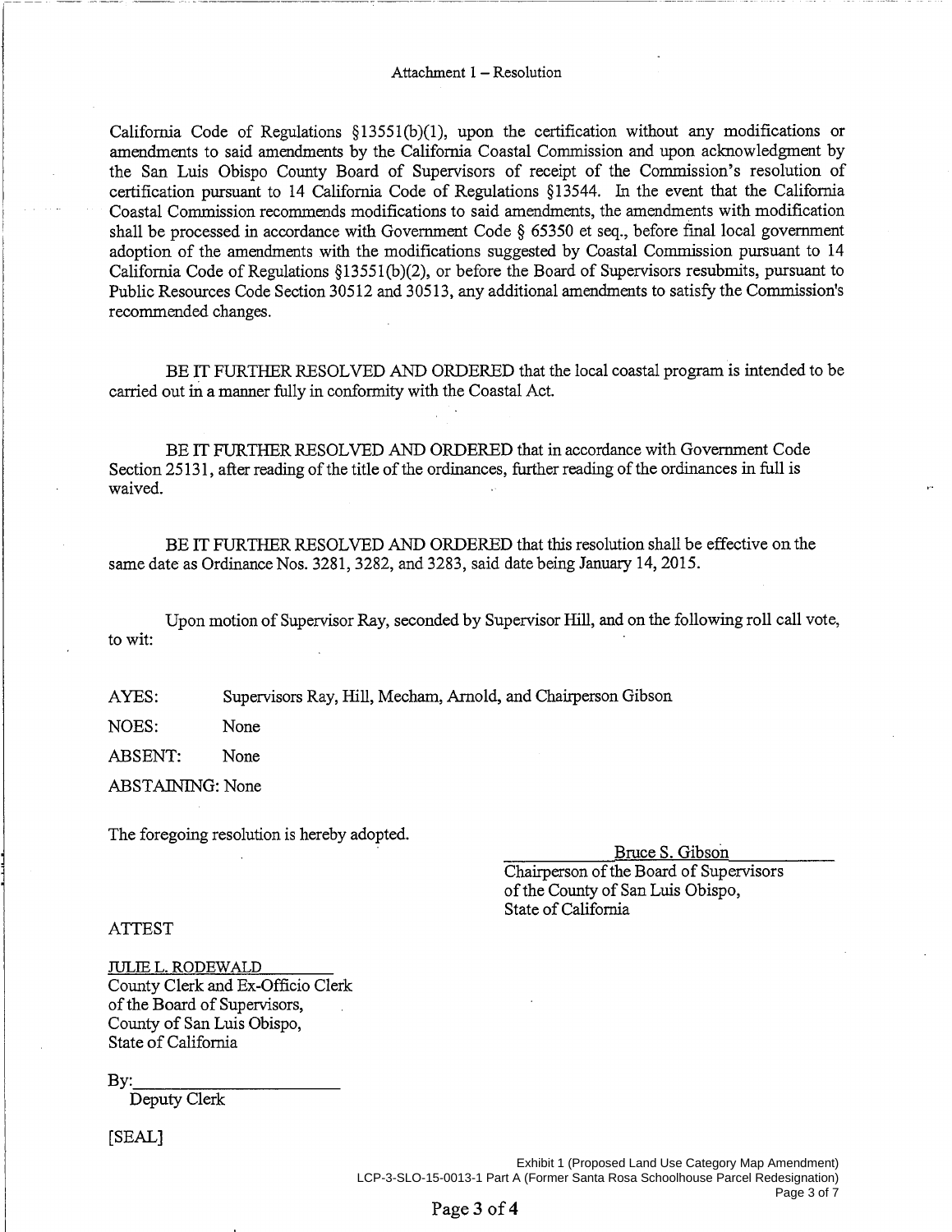#### APPROVED AS TO FORM AND LEGAL EFFECT:

RITA L. NEAL County Counsel

By: /s/ Timothy McNulty **Assistant County Counsel** 

Dated: December 3, 2014

#### STATE OF CALIFORNIA  $\mathcal{E}$ COUNTY OF SAN LUIS OBISPO)

I, TOMMY GONG, County Clerk of the above entitled County, and Ex-Officio Clerk of the Board of Supervisors thereof, do hereby certify the foregoing to be a full, true and correct copy of an order entered in the minutes of said Board of Supervisors, and now remaining of record in my office.

SS.

Witness, my hand and seal of said Board of Supervisors this 27<sup>th</sup> day of April, 2015.

| TOMMY GONG,<br>County Clerk and Ex-Officio Clerk of the Board of Supervisors |  |
|------------------------------------------------------------------------------|--|
| Bν<br>Deputy Clerk<br>Exhibit 1 (Proposed Land Use Category Map Amendment)   |  |

Page 4 of  $\overline{7}$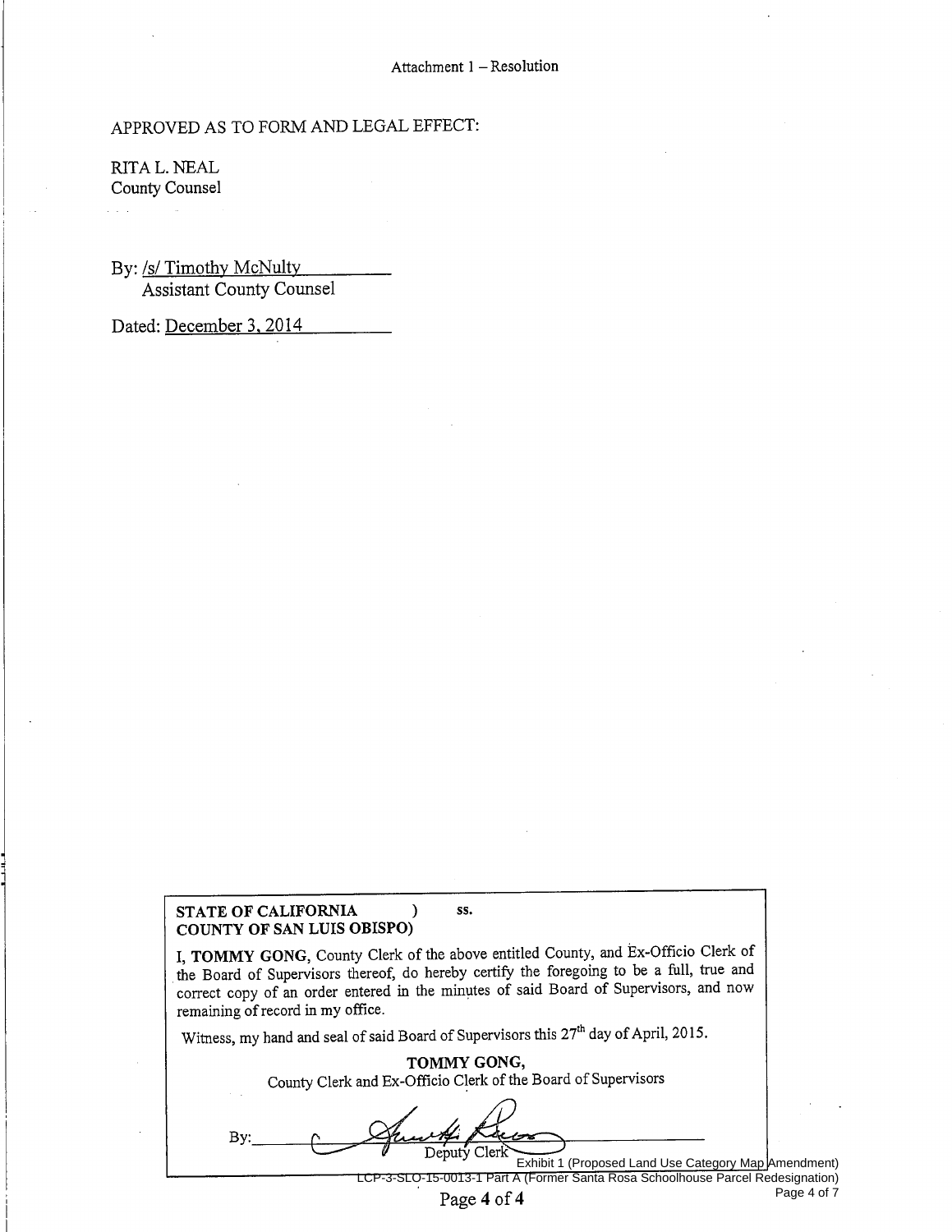#### **ORDINANCE NO. 3283**

#### AN ORDINANCE AMENDING SPECIFIC SECTIONS OF THE SAN LUIS OBISPO COUNTY LAND USE ORDINANCE, TITLE 22 OF THE COUNTY CODE, AND THE SAN LUIS OBISPO COUNTY COASTAL ZONE LAND USE ORDINANCE. TITLE 23 OF THE COUNTY CODE

The Board of Supervisors of the County of San Luis Obispo ordains as follows:

SECTION 1: The amendments to the text of Parts I and II of the Land Use Element of the San Luis Obispo County General Plan and the amendments to the official Land Use Element maps adopted by Board of Supervisors Resolution No. 2014 - 384 are hereby adopted and included as part of this ordinance and Section 22.01.030 of the Land Use Ordinance as though they were fully set forth herein.

SECTION 2: The amendments to the text of Parts I and II of the Land Use Element of the San Luis Obispo County General Plan and the amendments to the official Land Use Element maps adopted by Board of Supervisors Resolution No. 2014 - 384 are hereby adopted and included as part of this ordinance and Section 23.01.022 of the Coastal Zone Land Use Ordinance as though they were fully set forth herein.

SECTION 3: If any section, subsection, sentence, clause, or phrase of this ordinance is for any reason held to be invalid or unconstitutional by the decision of a court of competent jurisdiction, such decision shall not affect the validity or the constitutionality of remaining portions of this ordinance. The Board of Supervisors hereby declares that it would have passed this ordinance and each section, subsection, sentence, clause, or phrase thereof irrespective of the fact that any one of more sections, subsections, sentences, clauses, or phrases be declared invalid or unconstitutional.

SECTION 4. In accordance with Government Code Section 25131, after reading of the title of the ordinance, further reading of the ordinance in full is waived.

SECTION 5: This ordinance shall take effect and be in full force and effect thirty (30) days after its passage and before the expiration of fifteen (15) days after passage of this ordinance, it shall be published once with the names of the members of the Board of Supervisors voting for and against the ordinance in a newspaper of general circulation published in the County of San Luis Obispo, State of California.

 $\frac{1}{4}$ 

SECTION 6: Section 2 of this ordinance shall become operative immediately only upon approval by the California Coastal Commission and upon acknowledgment by the San Luis Obispo Board of Supervisors of receipt of the Commission's resolution of certification.

PASSED AND ADOPTED by the Board of Supervisors of the County of San Luis Obispo, State of California, on the 16th day of December, 2014, by the following roll call vote, to wit:

#### Page 1 of 2<br>Exhibit 1 (Proposed Land Use Category Map Amendment) LCP-3-SLO-15-0013-1 Part A (Former Santa Rosa Schoolhouse Parcel Redesignation) Page 5 of 7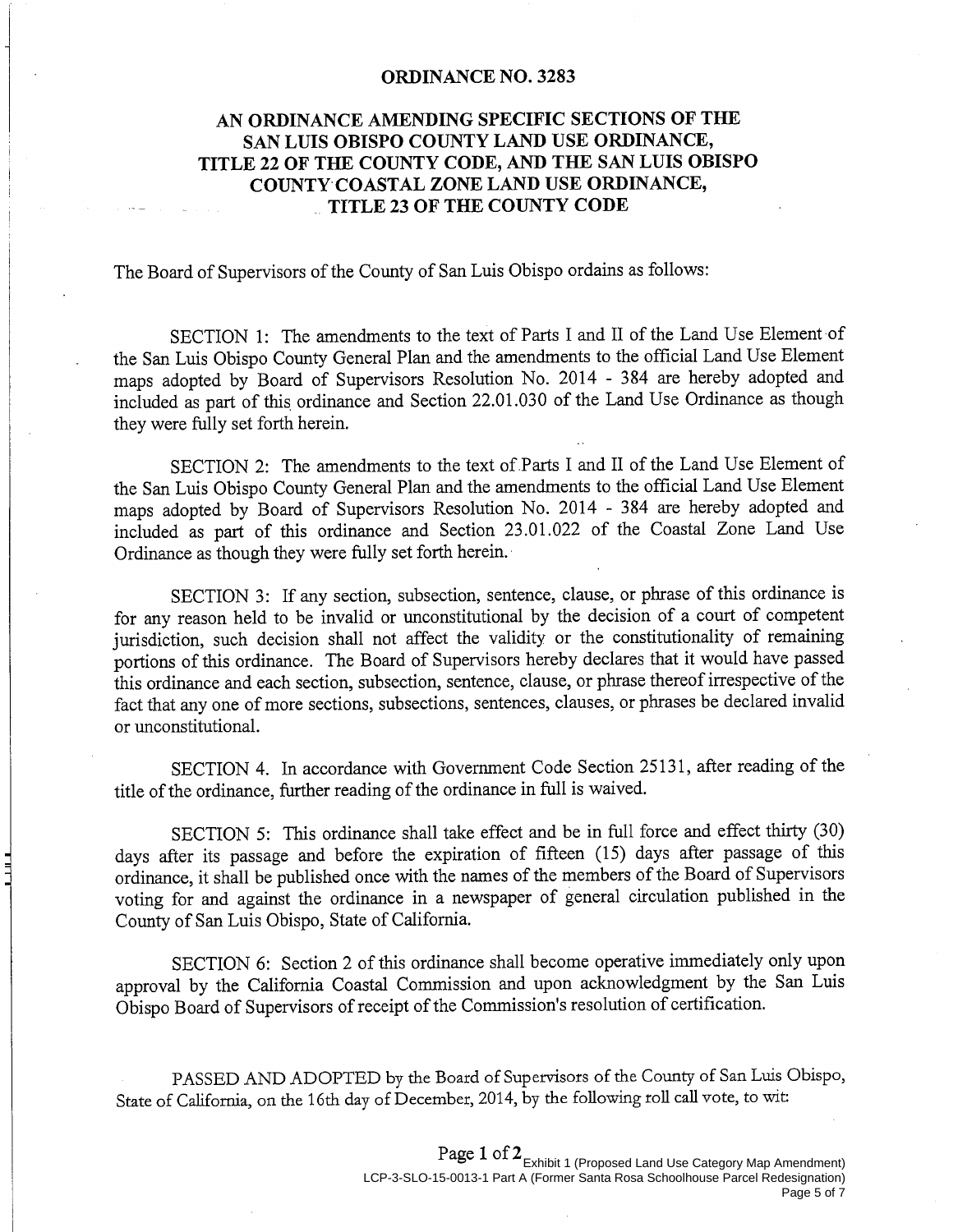AYES:

Supervisors

Caren Ray, Adam Hill, Frank R. Mecham, Debbie Arnold, and Chairperson Bruce S. Gibson

NOES: None

**ABSENT:** None

**ABSTAINING: None** 

Bruce S. Gibson

Chairperson of the Board of Supervisors of the County of San Luis Obispo, State of California

#### ATTEST:

 $\exists$ 

**JULIE L. RODEWALD** County Clerk and Ex-Officio Clerk of the Board of Supervisors, County of San Luis Obispo, State of California

By: Annette Ramirez

Deputy Clerk